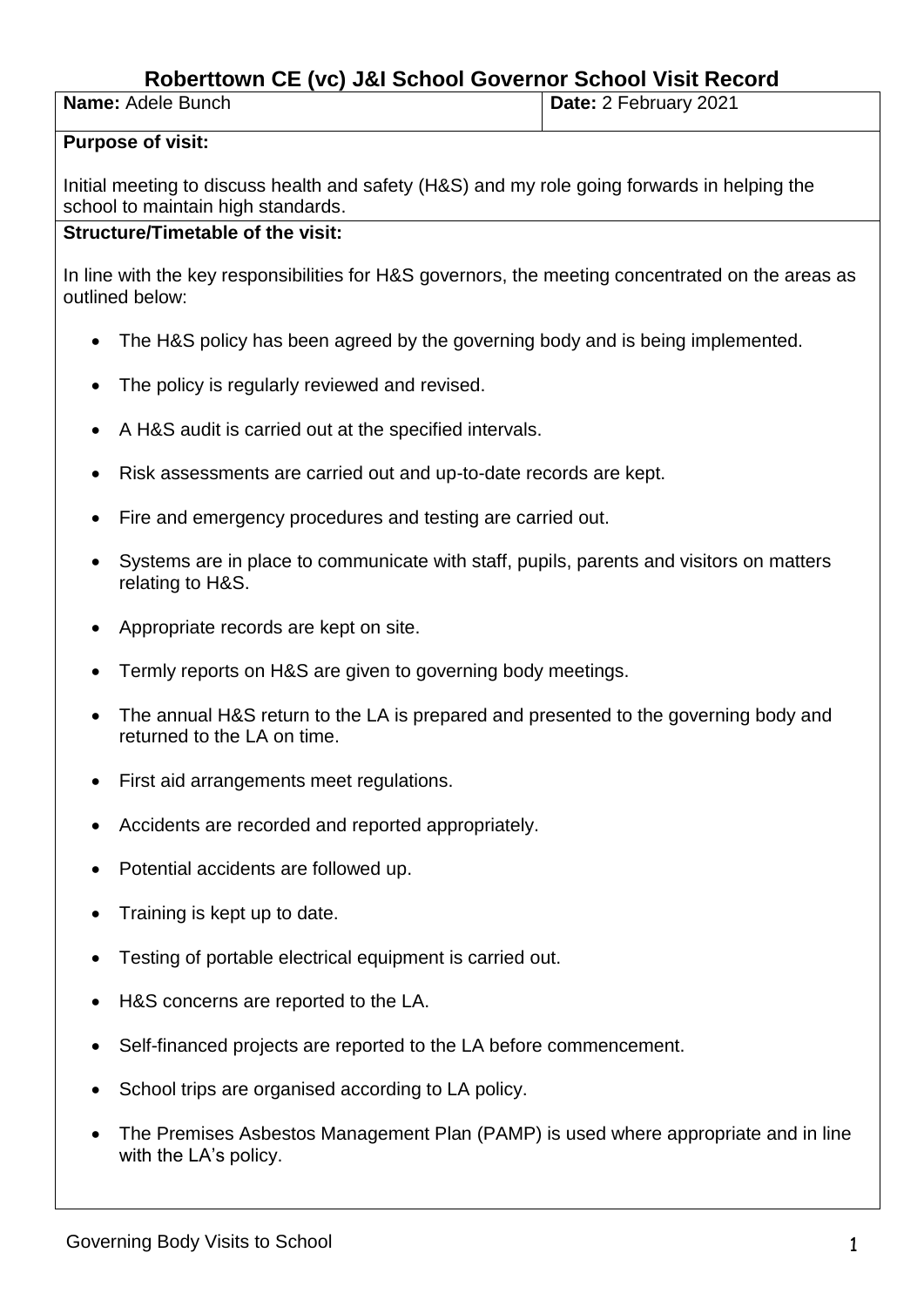| <b>Key Staff to see:</b>                       |                     |  |
|------------------------------------------------|---------------------|--|
| <b>Position</b>                                | <b>Name</b>         |  |
| <b>Head Teacher</b>                            | <b>Mrs SL Smith</b> |  |
| Key questions/issues for governors to explore: |                     |  |

How does the school manage, monitor and evaluate H&S, in line with legal requirements and the Local Authority policy.

# **Governor's Observations/Evaluation**

The virtual meeting with head teacher Mrs Laycock- Smith was an initial discussion on how the school ensures health and safety in line with the LA policy. When possible, this will be followed up by a site visit and further discussions with other health and safety reps, namely Suzanne Goodall and Jane Malone.

The call was structured around the key responsibilities of governors as outlined above and it is evident that the school has strong and robust practices in place to ensure H&S is in continual focus. Termly reports are issued to the resources committee and the H&S policy has recently been reviewed and agreed by the governing body.

Staff meetings at the beginning of each week focus on any incidents, issues and learning with H&S embedded as a common feature of each discussion.

The H&S policy is reviewed annually and circulated to all staff via the electronic staff room. The policy is also returned to the local authority.

Any accidents or incidents are reported, acted upon with a continual learning cycle for improvement in place. Accidents are recorded on the LA incident recording system and parents receive paper copies of accidents, via the child. Staff accidents/incidents are also recorded with measures put in place.

The school building is simply laid out, which poses reduced H&S risk to staff and pupils (i.e. no stairs). We discussed fire and emergency, including the process for building evacuation, staff responsibilities (each for their own class) and fire drill practice which takes place termly. We also discussed school threats/lockdown and the schools 'notify system' which allows timely communications to be sent between staff, with mechanisms to alert colleagues if necessary, should any threat be posed.

Not all staff are first aid trained however a significant number are. Having looked at the last termly report, 15 staff are paediatric first aid at work/trained in first aid. Breakfast and after school clubs are staffed with someone who is first aid trained and this applies to lunchtime and the normal school day.

Pat testing takes place on portable electricals every 18 months by the local authority. Other routine inspections take place at regular intervals, all a feature of termly reports.

The school does have some asbestos and we discussed how this is currently monitored, reviewed, how the asbestos is encapsulated, the regular training undertaken by staff, how asbestos understanding is a feature within all staff induction and the use of air tests to keep a monitor on levels.